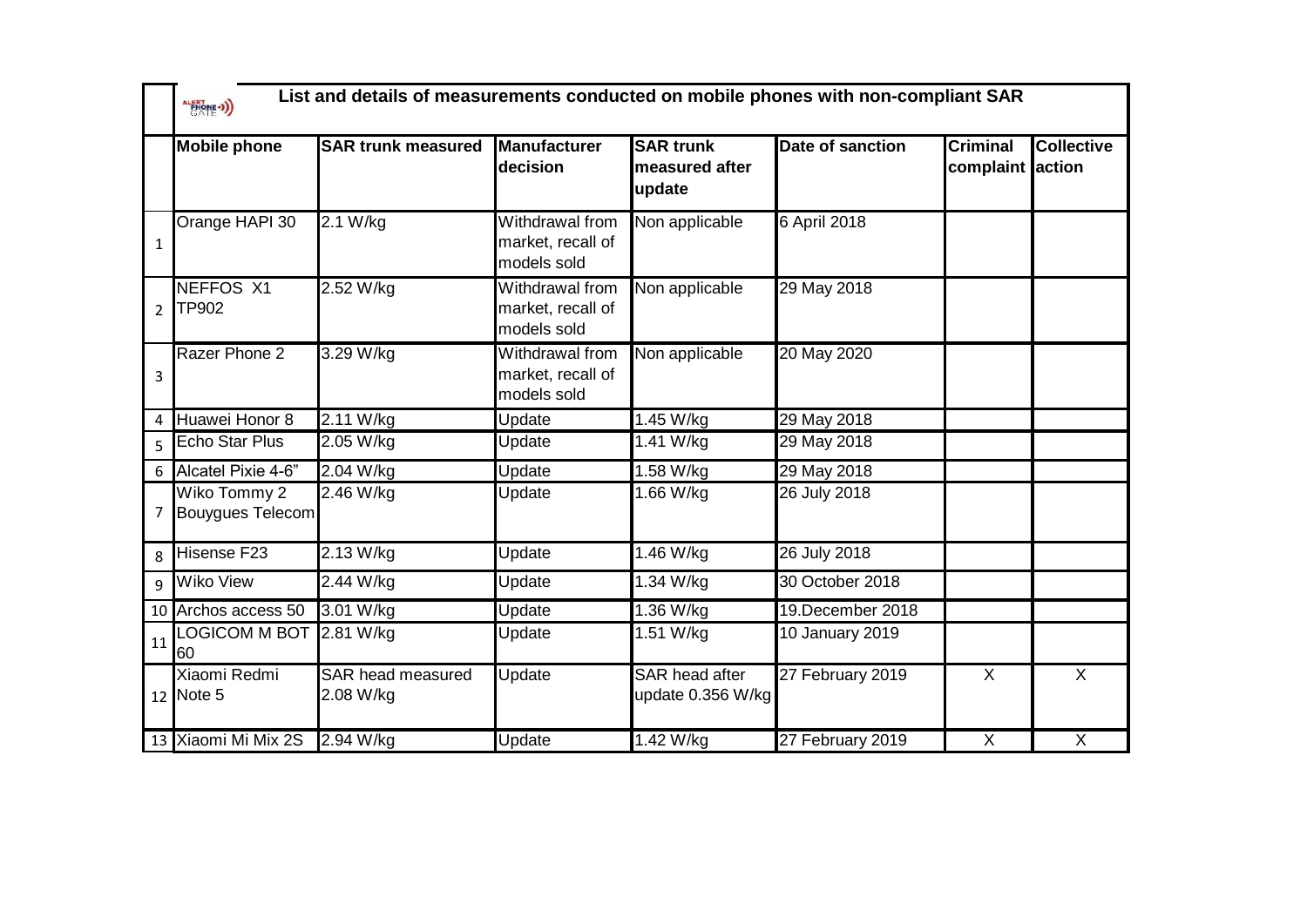|    | ECHO Horizon Lite 2.38 W/kg              |           | Update                   | 2.84 W/kg              | 4 October 2019 -<br>Withdrawl from                                     |                |                |
|----|------------------------------------------|-----------|--------------------------|------------------------|------------------------------------------------------------------------|----------------|----------------|
| 14 |                                          |           |                          |                        | market, recall of<br>models sold, financial<br>sanction of distributor |                |                |
| 15 | Nokia $3$                                | 2.37 W/kg | Update                   | 1.64 W/kg              | 29 April 2019                                                          | $\overline{X}$ | $\overline{X}$ |
| 16 | Nokia 3.1                                | 2.73 W/kg | Update                   | 1.82 W/kg              | 16 April 2020                                                          | $\overline{X}$ | $\overline{X}$ |
| 17 | Nokia 5                                  | 2.24 W/kg | Update                   | 1.81 W/kg              | 5 April 2019                                                           | $\sf X$        | $\overline{X}$ |
|    | Nokia 6.1 (Type TA 3.85 W/kg<br>18 1043) |           | Update                   | 1.92 W/kg              | 12 July 2019                                                           | X              | X              |
| 19 | OnePlus 6T                               | 2.56 W/kg | Update                   | 1.17 W/kg              | 13 March 2020                                                          |                |                |
| 20 | OGICOM Le Hola 2.58 W/kg                 |           | Update                   | 1.61 W/kg              | 16 April 2020                                                          |                |                |
| 21 | XIAOMI REDMI 7 2.01 W/kg                 |           | Update                   | 0.951 W/kg             | 16 June 2020                                                           |                |                |
| 22 | <b>GIGASET PLUS</b>                      | 2.37 W/kg | Update                   | 0.899 W/kg             | 16 June 2020                                                           |                |                |
|    | <b>XIAOMI Mi Note</b><br>23 10           | 2.45 W/kg | Update                   | 1.12 W/kg              | 30 July 2020                                                           |                |                |
| 24 | <b>NOKIA 7 PLUS</b>                      | 3.48 W/kg | Ist update<br>2nd update | 2.15 W/kg<br>1.58 W/kg | 25 August 2020 -<br>Financial sanction of<br>distributor               |                |                |
| 25 | <b>SONY XPERIA 5</b>                     | 2.64 W/kg | Update                   | 1.13 W/kg              | 16 October 2020                                                        |                |                |